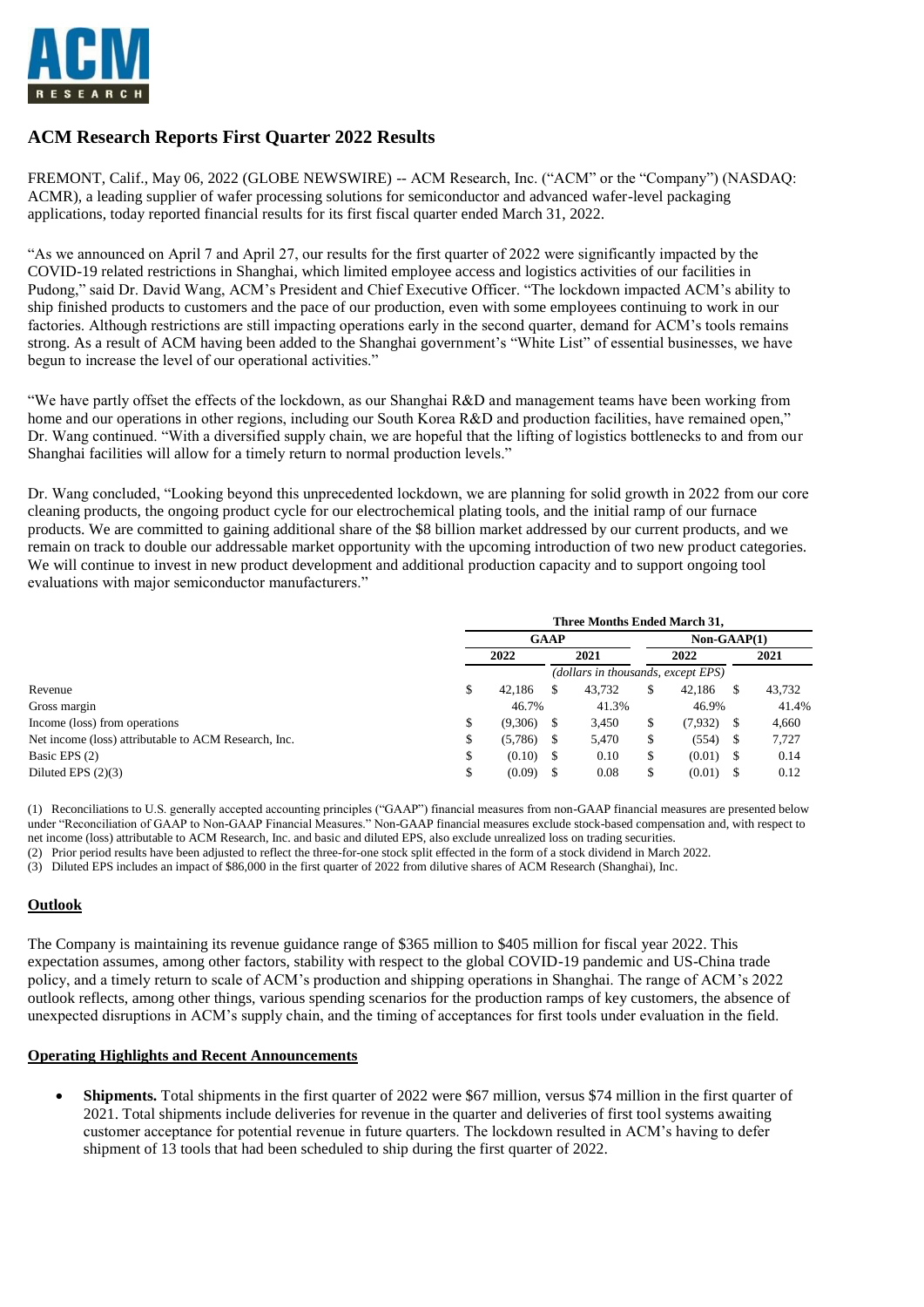- **Mass Production for 18 Chamber, 300mm Ultra C VI Single-Wafer Cleaning Tool.** In April 2022, ACM announced that its 18 chamber, 300mm Ultra C VI single wafer cleaning tool had been qualified by a customer and successfully moved to mass production in ACM's factory. First introduced to the market in the second quarter of 2020, the tool has also been qualified for mass production by a mainstream memory chip manufacturer in China.
- **Volume Purchase Contract for 10 Ultra ECP ap High-Speed Plating systems.** ACM received a volume purchase contract for 10 Ultra ECP ap high-speed plating tools from a leading Chinese OSAT, which are scheduled to be delivered later in 2022 and 2023. The Ultra ECP ap system with new high-speed plating technology has been previously qualified by multiple OSAT customers for advanced wafer-level packaging applications.
- **Completion of 3-for-1 Stock Split Effected in Form of a Stock Dividend.** In March 2022, ACM completed a 3 for-1 stock split of ACM's Class A common stock and Class B common stock in the form of a stock dividend.

### **Financial Summary**

*Unless otherwise noted, the following figures refer to the first quarter of 2022 and comparisons are with the first quarter of 2021.*

- **Revenue** was \$42.2 million, down 3.5%, reflecting lower revenue from single wafer wet cleaning tools, advanced packaging and other back-end processing equipment as the result of COVID-19 restrictions in Shanghai. Revenue from both repeat shipments and customer acceptances was negatively impacted by the Shanghai lockdown.
- **Gross margin** was 46.7%, up from 41.3%. Non-GAAP gross margin, which excludes stock-based compensation, was 46.9%, up from 41.4%. Gross margin exceeded the range of 40% to 45% reflected in the Company's long-term business model. The Company expects gross margin to vary from period to period due to a variety of factors, such as sales volume and product mix.
- **Operating expenses** were \$29.0 million, an increase of 98.6%. Non-GAAP operating expenses, which exclude the effect of stock-based compensation, were \$27.7 million, up 106.1%. Non-GAAP operating expenses as a percent of revenue increased to 65.7% from 30.8%. The increase in operating expenses was due primarily to higher research and development spending, including increased spending on new products and costs incurred for development tools.
- **Operating loss** was \$9.3 million, up from \$3.5 million. Non-GAAP operating loss, which excludes the effect of stock-based compensation, was \$7.9 million, up from \$4.7 million.
- **Unrealized loss on trading securities** was \$3.9 million. The loss reflects the change in market value of the indirect investment by ACM Research (Shanghai), Inc. in STAR Market IPO shares of Semiconductor Manufacturing International Corporation (SMIC). The value is marked-to-market quarterly and is excluded from non-GAAP results.
- **Income tax benefit** was \$4.0 million, compared to \$2.8 million. The income tax benefit for the period ending March 31, 2022 primarily resulted from the tax effect of the operating loss together with a significant increase in ACM's effective income tax rate. As a result of a change in Section 174 of the U.S. Internal Revenue Code of 1986 that became effective on January 1, 2022, the effective tax rate for 2022 has increased**,** primarily due to a new requirement to capitalize and amortize previously deductible research and experimental expenses. The income tax benefit for the period ended March 31, 2021 resulted from discrete tax benefits associated with stock-based compensation, and a lower effective tax rate prior to the change in Section 174.
- **Net loss attributable to ACM Research, Inc.** was \$5.8 million, compared to net income of \$5.5 million. Non-GAAP net loss attributable to ACM Research, Inc., which excludes the effect of stock-based compensation and unrealized loss on trading securities, was \$0.6 million, as compared to non-GAAP net income of \$7.7 million.
- **Net loss per diluted share attributable to ACM Research, Inc.** was \$0.09, compared to net income per diluted share of \$0.08. Non-GAAP net loss per diluted share, which excludes the effect of stock-based compensation and unrealized loss on trading securities, was \$0.01, compared to non-GAAP net income per diluted share of \$0.12.
- **Cash and cash equivalents** were \$380.3 million at March 31, 2022, versus \$563.1 million at December 31, 2021. Cash and cash equivalents plus short-term and long-term time deposits were \$533.1 million at March 31, 2022, versus \$563.1 million at December 31, 2021.

#### **Conference Call Details**

A conference call to discuss results will be held on Friday, May 6, 2022, at 8:00 a.m. Eastern Time (8:00 p.m. China Time). Dial-in details for the call are as follows. Please reference conference ID **4392303**.

Phone Number Toll-Free Number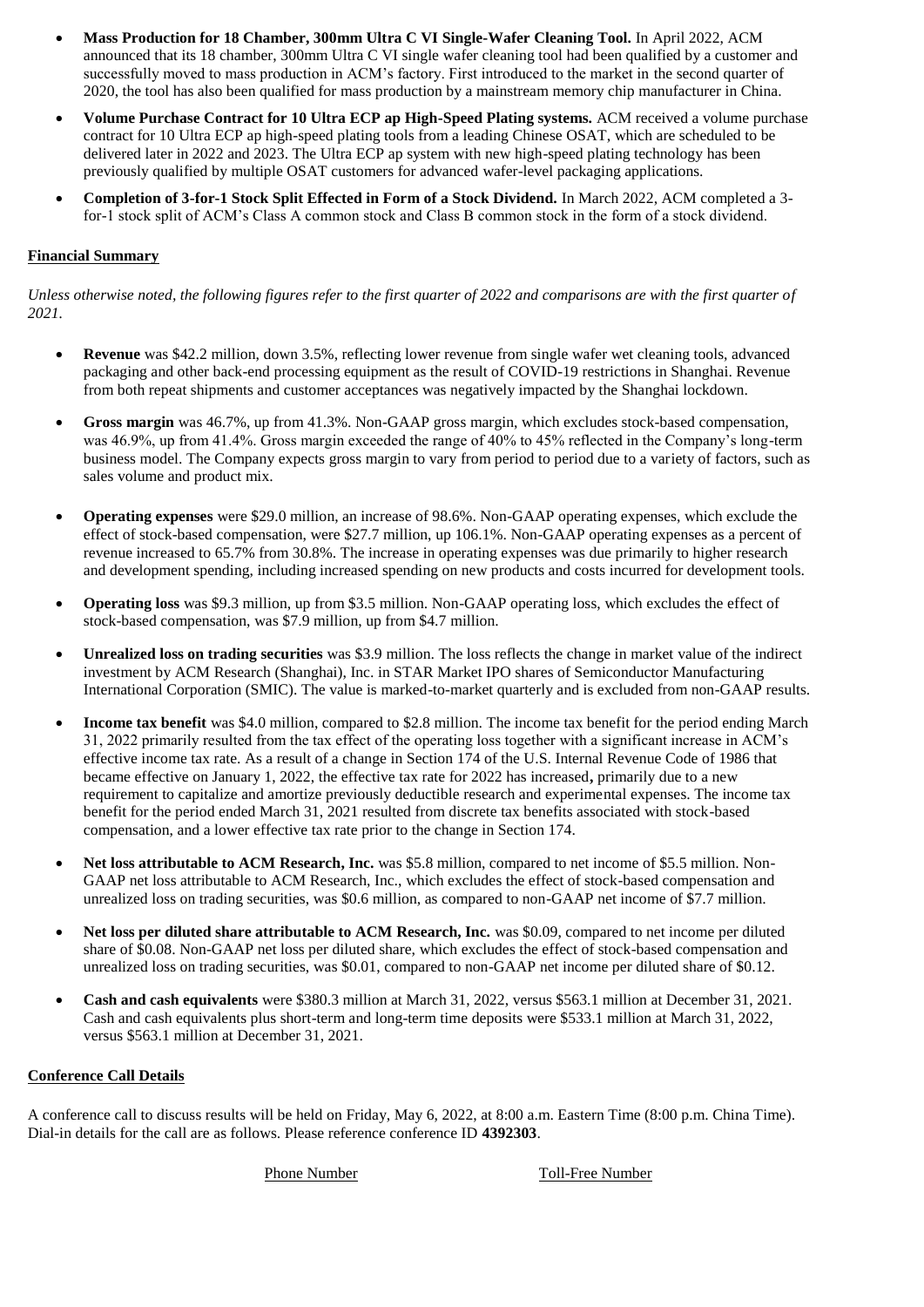A recording of the webcast will be available on the investor page of the ACM website at [www.acmrcsh.com](http://www.acmrcsh.com/) for one week following the call.

#### **Use of Non-GAAP Financial Measures**

ACM presents non-GAAP gross margin, operating expenses, operating income, net income (loss) attributable to ACM Research, Inc. and basic and diluted earnings per share as supplemental measures to GAAP financial measures regarding ACM's operational performance. These supplemental measures exclude the impact of stock-based compensation, which ACM does not believe is indicative of its core operating results. In addition, non-GAAP net income attributable to ACM Research, Inc. and basic and diluted EPS exclude non-cash change in fair value of financial assets and liabilities and unrealized gain on trading securities, which ACM also believes are not indicative of its core operating results. A reconciliation of each non-GAAP financial measure to the most directly comparable GAAP financial measure is provided below under "Reconciliation of Non-GAAP to GAAP Financial Measures."

ACM believes these non-GAAP financial measures are useful to investors in assessing its operating performance. ACM uses these financial measures internally to evaluate its operating performance and for planning and forecasting of future periods. Financial analysts may focus on and publish both historical results and future projections based on the non-GAAP financial measures. ACM also believes it is in the best interests of investors for ACM to provide this non-GAAP information.

While ACM believes these non-GAAP financial measures provide useful supplemental information to investors, there are limitations associated with the use of these non-GAAP financial measures. These non-GAAP financial measures may not be reported by competitors, and they may not be directly comparable to similarly titled measures of other companies due to differences in calculation methodologies. The non-GAAP financial measures are not an alternative to GAAP information and are not meant to be considered in isolation or as a substitute for comparable GAAP financial measures. They should be used only as a supplement to GAAP information and should be considered only in conjunction with ACM's consolidated financial statements prepared in accordance with GAAP.

### **Forward-Looking Statements**

Certain statements contained in the second, third and fourth paragraphs of this press release and under the heading "Outlook" above are not historical facts and may be forward-looking statements within the meaning of the Private Securities Litigation Reform Act of 1995. Forward-looking statements include statements regarding the intent, belief and current expectations with respect to: the extent and effect of the Shanghai COVID-19 lockdown; the demand for ACM's tools, including specifically in fiscal year 2022; the expansion in 2022 of ACM's product offering, production capacity and base of major customers; and the timing and ability of ACM to secure orders from new customers. Those statement are expectations only, reflect management's current views, are based on certain assumptions, and involve risks and uncertainties. Actual results, events, or performance may differ materially from the above forward-looking statements due to a number of important factors, and will be dependent upon a variety of factors, including, but not limited to, the following, any of which could be exacerbated even further by the continuing COVID-19 outbreak in China and globally: anticipated customer orders or identified market opportunities may not grow or develop as anticipated; customer orders already received may be postponed or canceled; ACM may be unable to obtain the qualification and acceptance of its delivered tools when anticipated or at all, which would delay or preclude ACM's recognition of revenue from the sale of those tools; suppliers may not be able to meet ACM's demands on a timely basis; ACM's technologies and tools may not gain market acceptance; ACM may be unable to compete effectively by, among other things, enhancing its existing tools, adding additional production capacity and engaging additional major customers; volatile global economic, market, industry and other conditions could result in sharply lower demand for products containing semiconductors and for the Company's products and in disruption of capital and credit markets; trade regulations, currency fluctuations, political instability and war may materially adversely affect ACM due to its substantial non-U.S. customer and supplier base and its substantial non-U.S. manufacturing operations. ACM cannot guarantee any future results, levels of activity, performance or achievements. ACM undertakes no obligation to publicly update these forward-looking statements to reflect events or circumstances that occur after the date hereof or to reflect any change in its expectations regarding these forward-looking statements or the occurrence of unanticipated events.

#### **About ACM Research, Inc.**

ACM develops, manufactures and sells semiconductor process equipment for single-wafer or batch wet cleaning, electroplating, stress-free polishing and thermal processes that are critical to advanced semiconductor device manufacturing, as well as wafer-level packaging. The Company is committed to delivering customized, high performance, cost-effective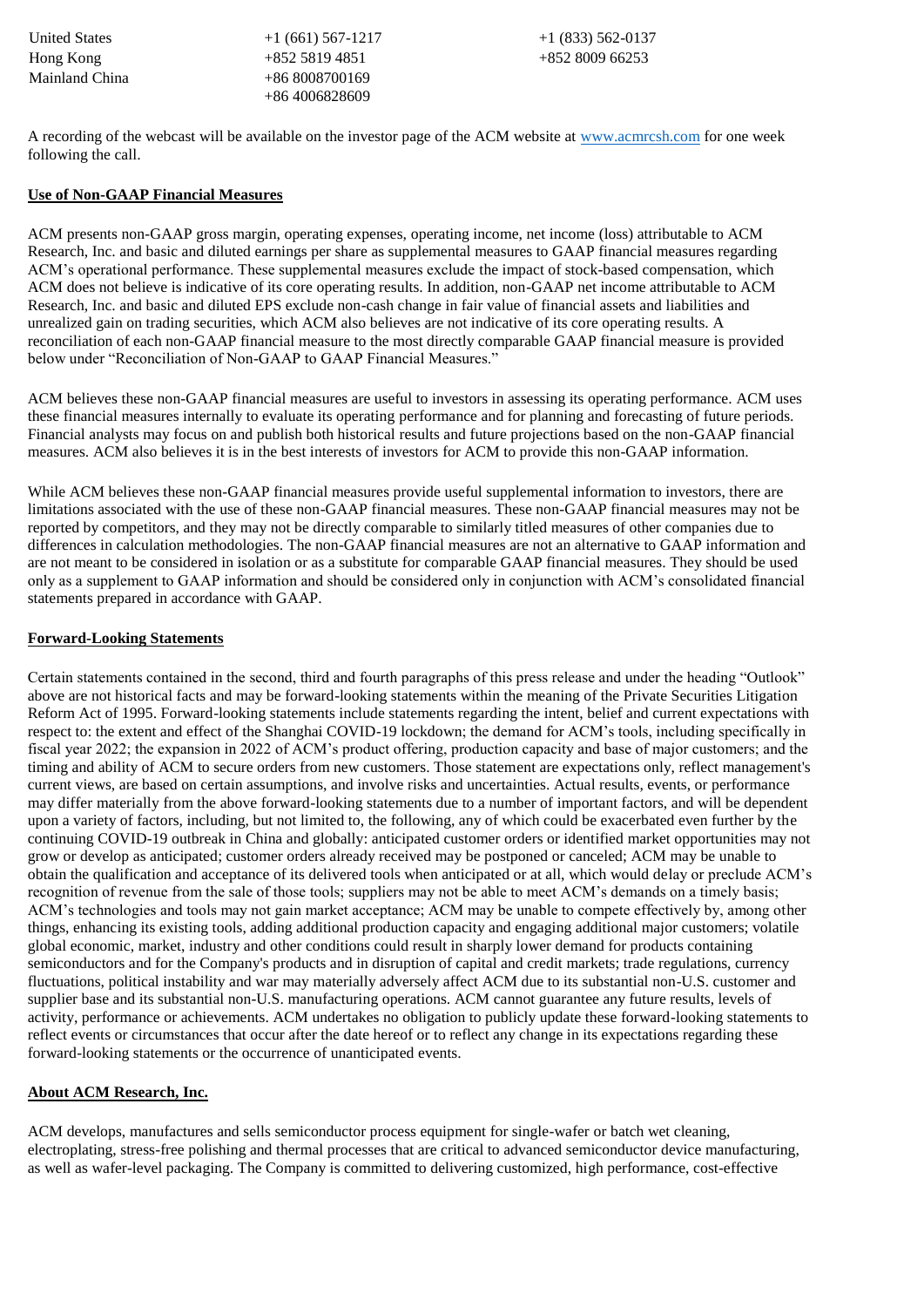process solutions that semiconductor manufacturers can use in numerous manufacturing steps to improve productivity and product yield.

© ACM Research, Inc. ULTRA C and the ACM Research logo are trademarks of ACM Research, Inc. For convenience, these trademarks appear in this press release without ™ symbols, but that practice does not mean that ACM will not assert, to the fullest extent under applicable law, its rights to the trademarks.

#### **For investor and media inquiries, please contact:**

| In the United States: | The Blueshirt Group<br>Yujia Zhai<br>$+1$ (860) 214-0809<br>yujia@blueshirtgroup.com             |
|-----------------------|--------------------------------------------------------------------------------------------------|
| In China:             | The Blueshirt Group Asia<br>Gary Dvorchak, CFA<br>$+86(138)1079-1480$<br>gary@blueshirtgroup.com |

Current assets:

Current liabilities:

#### **ACM RESEARCH, INC. Condensed Consolidated Balance Sheets**

**March 31, 2022 December 31, 2021** *(Unaudited) (In thousands, except share and per share data)* **Assets** Cash and cash equivalents **6.8.1.2.1.2.1.2.1.2.1.2.1.2.1.2.1.3.2.1.3.2.1.3.2.1.3.2.1.3.2.1.3.2.1.3.2.1.3.2.1.3.2.1.3.2.1.3.2.1.3.2.1.3.2.1.3.2.1.3.2.1.3.2.1.3.2.1.3.2.1.3.2.1.3.2.1.3.2.1.3.2.1.3.2.1.3.2.1.3.2.1.3.2.1.3.2.1** Short-term time deposits 74,025 Trading securities 29,498 Accounts receivable, less allowance for doubtful accounts of \$0 as of March 31, 2022 and December 31, 2021 106,351 105,553 Income tax recoverable 1,607 1,082 Other receivables 23,602 18,979 Inventories 271,538 218,116 Prepaid expenses 21,771 16,639 Total current assets 904,977 952,934 Property, plant and equipment, net  $57,680$  14,042 Land use right, net 9,667 9,661 9,667 Operating lease right-of-use assets, net 4,028 4,182 Intangible assets, net 477 Long-term time deposits 78,750  $\frac{1}{2}$ Deferred tax assets 15,303 13,166 Long-term investments 12,694 12,694 Other long-term assets 45,017 **Total assets** 1,087,372 1,052,179 **Liabilities and Stockholders' Equity** Short-term borrowings 9,600 9,591 Current portion of long-term borrowings 2,441 2,410 Accounts payable 101,350 Advances from customers 82,036 52,824 Deferred revenue 2,699 3,180 Income taxes payable 254 FIN-48 payable 2,282 2,282 Other payables and accrued expenses 31,735 31,735 Current portion of operating lease liability 2,076 2,313 Total current liabilities 244,449 205,939 Long-term borrowings 22,344 22,957

Long-term operating lease liability 1,952 1,869 Deferred tax liability and the state of the state of the state of the state of the state of the state of the state of the state of the state of the state of the state of the state of the state of the state of the state of Other long-term liabilities 8,545 8,447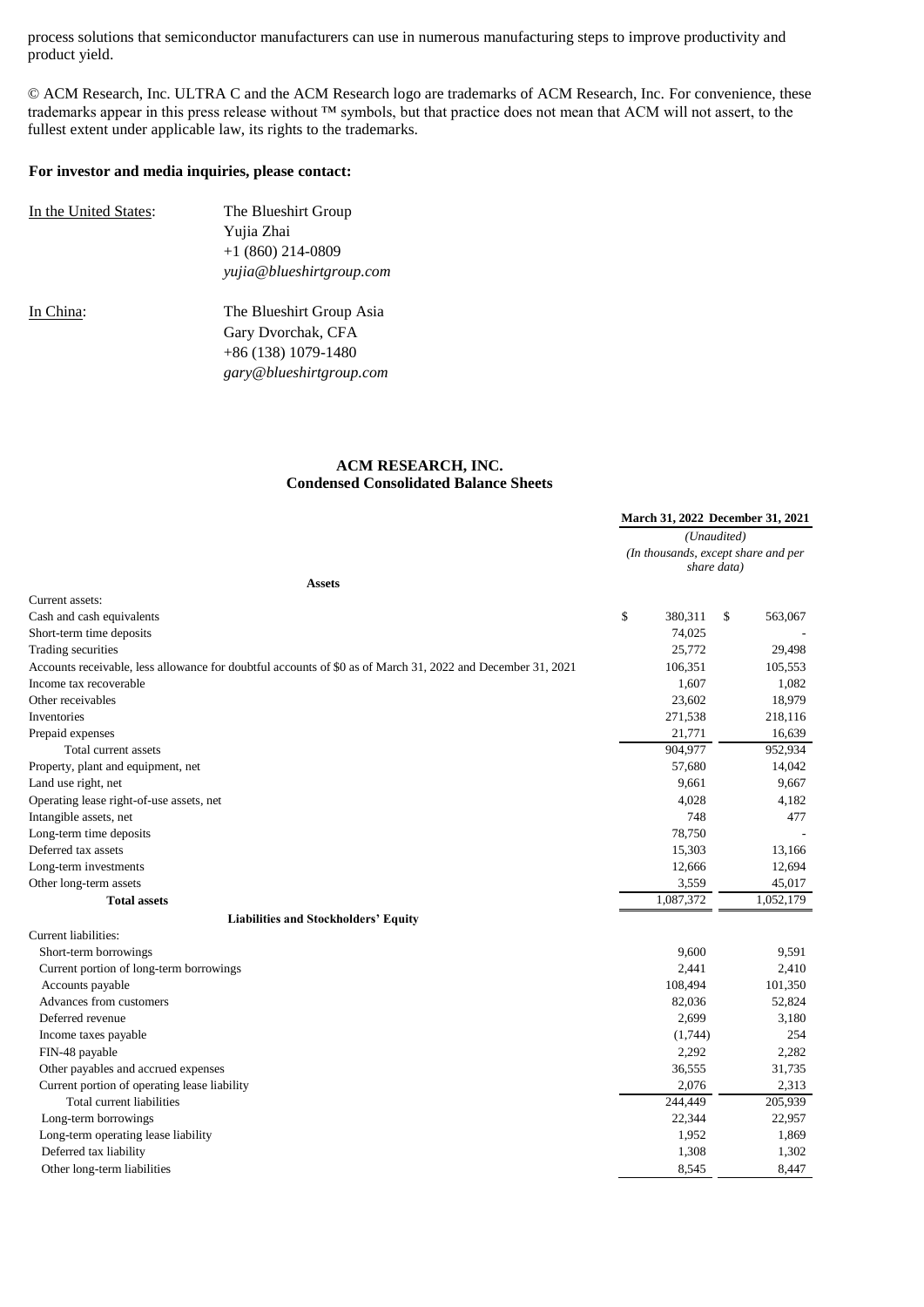| <b>Total liabilities</b>                                                                                                                                                                                                                                             | 278,598   | 240,514   |
|----------------------------------------------------------------------------------------------------------------------------------------------------------------------------------------------------------------------------------------------------------------------|-----------|-----------|
| <b>Commitments and contingencies</b>                                                                                                                                                                                                                                 |           |           |
| Stockholders' equity:                                                                                                                                                                                                                                                |           |           |
| Common stock $(1)$ – Class A, par value \$0.0001: 150,000,000 shares authorized as of March 31, 2022 and December<br>31, 2021; 54,035,280 shares issued and outstanding as of March 31, 2022 and 53,608,929 shares issued and<br>outstanding as of December 31, 2021 | 5         | 5.        |
| Common stock $(1)$ – Class B, par value \$0.0001: 5,307,816 shares authorized as of March 31, 2022 and December 31,<br>2021; 5,086,812 shares issued and outstanding as of March 31, 2022 and 5,087,814 shares issued and outstanding as                             |           |           |
| of December 31, 2021                                                                                                                                                                                                                                                 |           |           |
| Additional paid in capital                                                                                                                                                                                                                                           | 597,143   | 595,045   |
| Accumulated surplus                                                                                                                                                                                                                                                  | 66,258    | 72,044    |
| Accumulated other comprehensive income                                                                                                                                                                                                                               | 10,979    | 9,109     |
| Total ACM Research, Inc. stockholders' equity                                                                                                                                                                                                                        | 674.386   | 676,204   |
| Non-controlling interests                                                                                                                                                                                                                                            | 134,388   | 135,461   |
| Total stockholders' equity                                                                                                                                                                                                                                           | 808,774   | 811,665   |
| Total liabilities and stockholders' equity                                                                                                                                                                                                                           | 1,087,372 | 1,052,179 |
| (1) Prior period results have been adjusted to reflect the three-for-one stock split effected in the form of a stock dividend in March 2022.                                                                                                                         |           |           |

### **ACM RESEARCH, INC.**

## **Condensed Consolidated Statements of Operations and Comprehensive Income**

|                                                                                                              |                                                    | Three Months Ended March 31, |             |            |  |  |  |
|--------------------------------------------------------------------------------------------------------------|----------------------------------------------------|------------------------------|-------------|------------|--|--|--|
|                                                                                                              |                                                    | 2022                         |             | 2021       |  |  |  |
|                                                                                                              |                                                    |                              | (Unaudited) |            |  |  |  |
|                                                                                                              | (In thousands, except share and per share<br>data) |                              |             |            |  |  |  |
| Revenue                                                                                                      | \$                                                 | 42,186                       | \$          | 43,732     |  |  |  |
| Cost of revenue                                                                                              |                                                    | 22,500                       |             | 25,687     |  |  |  |
| Gross profit                                                                                                 |                                                    | 19,686                       |             | 18,045     |  |  |  |
| Operating expenses:                                                                                          |                                                    |                              |             |            |  |  |  |
| Sales and marketing                                                                                          |                                                    | 6,697                        |             | 5,308      |  |  |  |
| Research and development                                                                                     |                                                    | 17,346                       |             | 5,504      |  |  |  |
| General and administrative                                                                                   |                                                    | 4,949                        |             | 3.783      |  |  |  |
| Total operating expenses, net                                                                                |                                                    | 28,992                       |             | 14,595     |  |  |  |
| Income (loss) from operations                                                                                |                                                    | (9,306)                      |             | 3,450      |  |  |  |
| Interest income                                                                                              |                                                    | 1,805                        |             | 49         |  |  |  |
| Interest expense                                                                                             |                                                    | (261)                        |             | (189)      |  |  |  |
| Unrealized loss on trading securities                                                                        |                                                    | (3,858)                      |             | (1,047)    |  |  |  |
| Other income, net                                                                                            |                                                    | 237                          |             | 469        |  |  |  |
| Equity income (loss) in net income (loss) of affiliates                                                      |                                                    | (71)                         |             | 320        |  |  |  |
| Income (loss) before income taxes                                                                            |                                                    | (11, 454)                    |             | 3,052      |  |  |  |
| Income tax benefit                                                                                           |                                                    | 4,011                        |             | 2,770      |  |  |  |
| Net income (loss)                                                                                            |                                                    | (7, 443)                     |             | 5,822      |  |  |  |
| Less: Net income (loss) attributable to non-controlling interests                                            |                                                    | (1,657)                      |             | 352        |  |  |  |
| Net income (loss) attributable to ACM Research, Inc.                                                         | \$                                                 | (5,786)                      | \$          | 5,470      |  |  |  |
| Comprehensive income:                                                                                        |                                                    |                              |             |            |  |  |  |
| Net income (loss)                                                                                            |                                                    | (7, 443)                     |             | 5,822      |  |  |  |
| Foreign currency translation adjustment                                                                      |                                                    | 2,454                        |             | (1, 332)   |  |  |  |
| <b>Comprehensive Income (loss)</b>                                                                           |                                                    | (4,989)                      |             | 4,490      |  |  |  |
| Less: Comprehensive income (loss) attributable to non-controlling interests                                  |                                                    | (1,073)                      |             | (83)       |  |  |  |
| Comprehensive income (loss) attributable to ACM Research, Inc.                                               | \$                                                 | (3,916)                      | \$          | 4,573      |  |  |  |
| Net income (loss) attributable to ACM Research, Inc. per common share (1):                                   |                                                    |                              |             |            |  |  |  |
| <b>Basic</b>                                                                                                 | \$                                                 | (0.10)                       | \$          | 0.10       |  |  |  |
| Diluted                                                                                                      | \$                                                 | (0.09)                       | \$          | 0.08       |  |  |  |
| Weighted average common shares outstanding used in computing per share amounts (1):<br><b>Basic</b>          |                                                    | 58,827,390                   |             | 56,360,610 |  |  |  |
| Diluted                                                                                                      |                                                    | 65,950,922                   |             | 65,604,840 |  |  |  |
| (1) Prior period results have been edivered to reflect the three for one steak split effected in the form of |                                                    | dividend in March 202        |             |            |  |  |  |

(1) Prior period results have been adjusted to reflect the three-for-one stock split effected in the form of a stock dividend in March 2022.

### **ACM RESEARCH, INC. Total Revenue by Product Category, by Equipment Type and by Region**